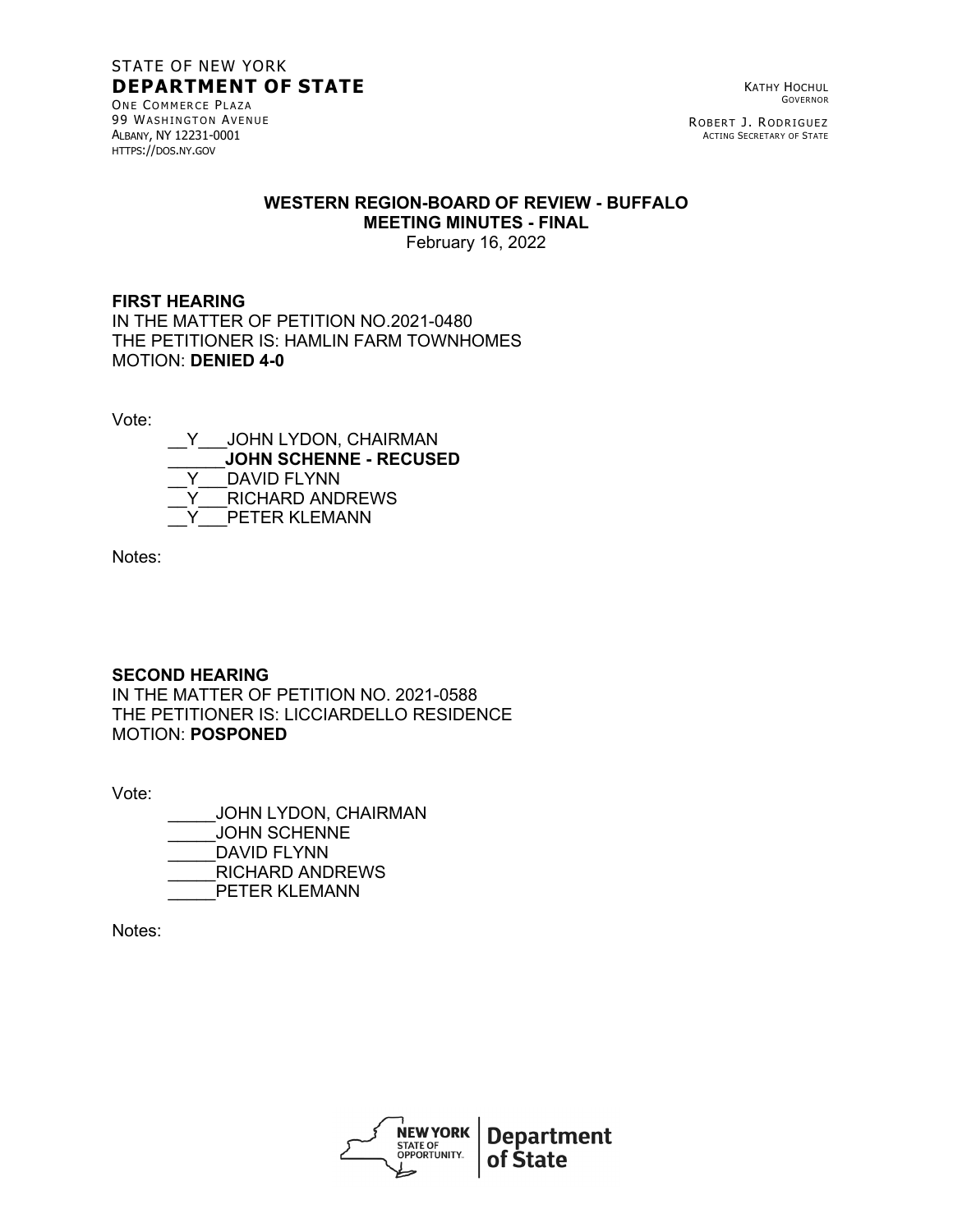#### STATE OF NEW YORK **DEPARTMENT OF STATE** ONE COMMERCE PLAZA

99 WASHINGTON AVENUE ALBANY, NY 12231-0001 HTTPS://DOS.NY.GOV

KATHY HOCHUL GOVERNOR

ROBERT J. RODRIGUEZ ACTING SECRETARY OF STATE

#### **WESTERN REGION-BOARD OF REVIEW - BUFFALO MEETING MINUTES**

February 16, 2022

## **THIRD HEARING**

IN THE MATTER OF PETITION NO. 2022-0043 THE PETITIONER IS: NIAGARA FRONTIER TRANSIT AUTHORITY DL&W TERMINAL BUFFALO MOTION: **GRANTED 4-0**

Vote:

\_\_Y\_\_\_JOHN LYDON, CHAIRMAN JOHN SCHENNE DAVID FLYNN \_\_Y\_\_\_RICHARD ANDREWS \_\_\_\_\_\_**PETER KLEMANN** - **RECUSED**

Notes:

## **FOURTH HEARING**

IN THE MATTER OF PETITION NO. 2022-0051 THE PETITIONER IS: IC OVERLOOK LLC-VISUM DEVELOPMENT MOTION: **GRANTED WITH CONDITIONS 5-0**

Vote:

Y JOHN LYDON, CHAIRMAN Y JOHN SCHENNE DAVID FLYNN \_\_Y\_\_\_RICHARD ANDREWS PETER KLEMANN

Notes: